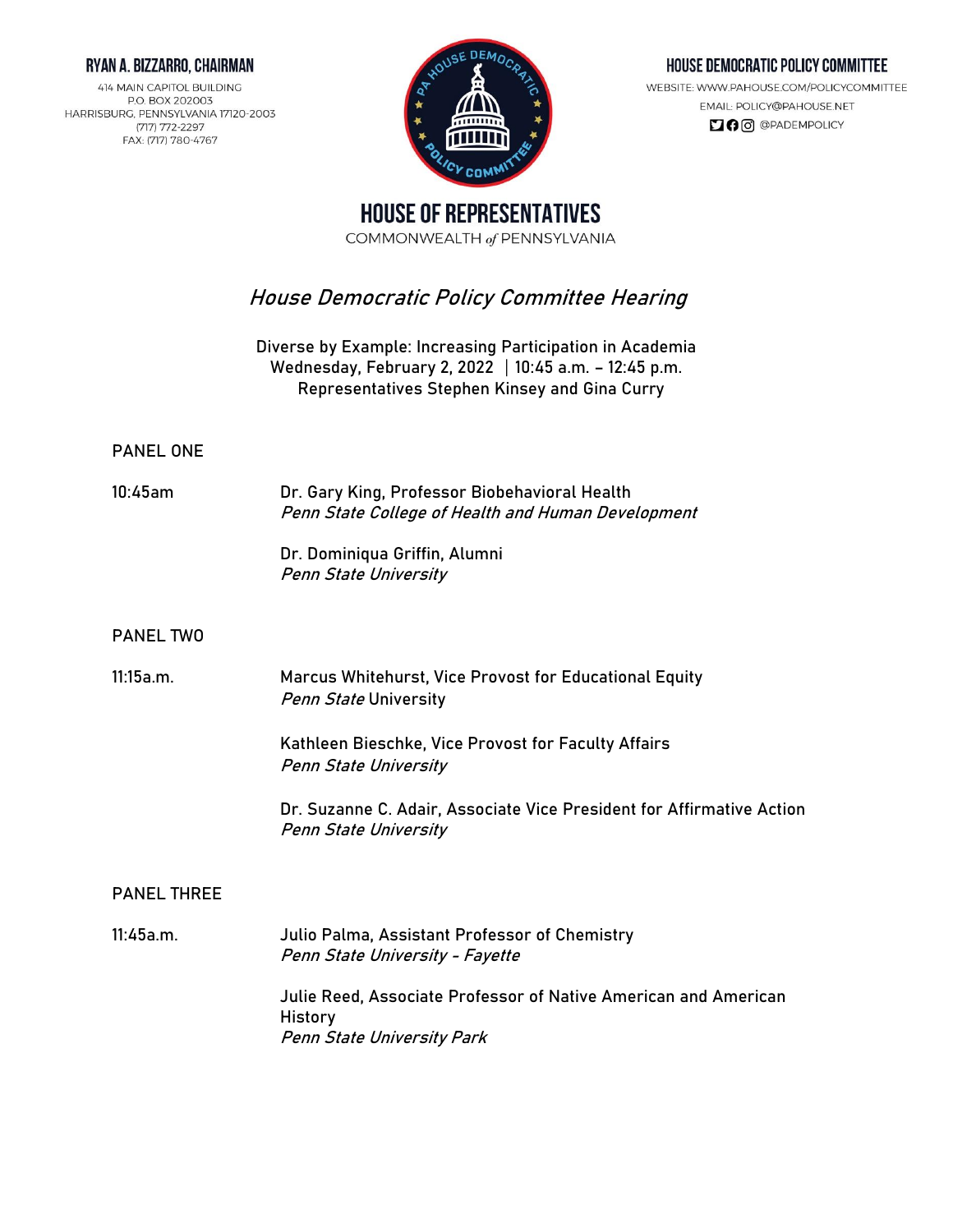### RYAN A. BIZZARRO, CHAIRMAN

414 MAIN CAPITOL BUILDING P.O. BOX 202003 HARRISBURG, PENNSYLVANIA 17120-2003 (717) 772-2297 FAX: (717) 780-4767



#### HOUSE DEMOCRATIC POLICY COMMITTEE

WEBSITE: WWW.PAHOUSE.COM/POLICYCOMMITTEE EMAIL: POLICY@PAHOUSE.NET 

**HOUSE OF REPRESENTATIVES** 

COMMONWEALTH of PENNSYLVANIA

**PANEL FOUR**

**12:15p.m. Jason Carter,** Executive Director, Professional Educator Programs Educational Testing Service

> **Malik McKinley**, Director of Client Relations, Professional Educator Programs Educational Testing Service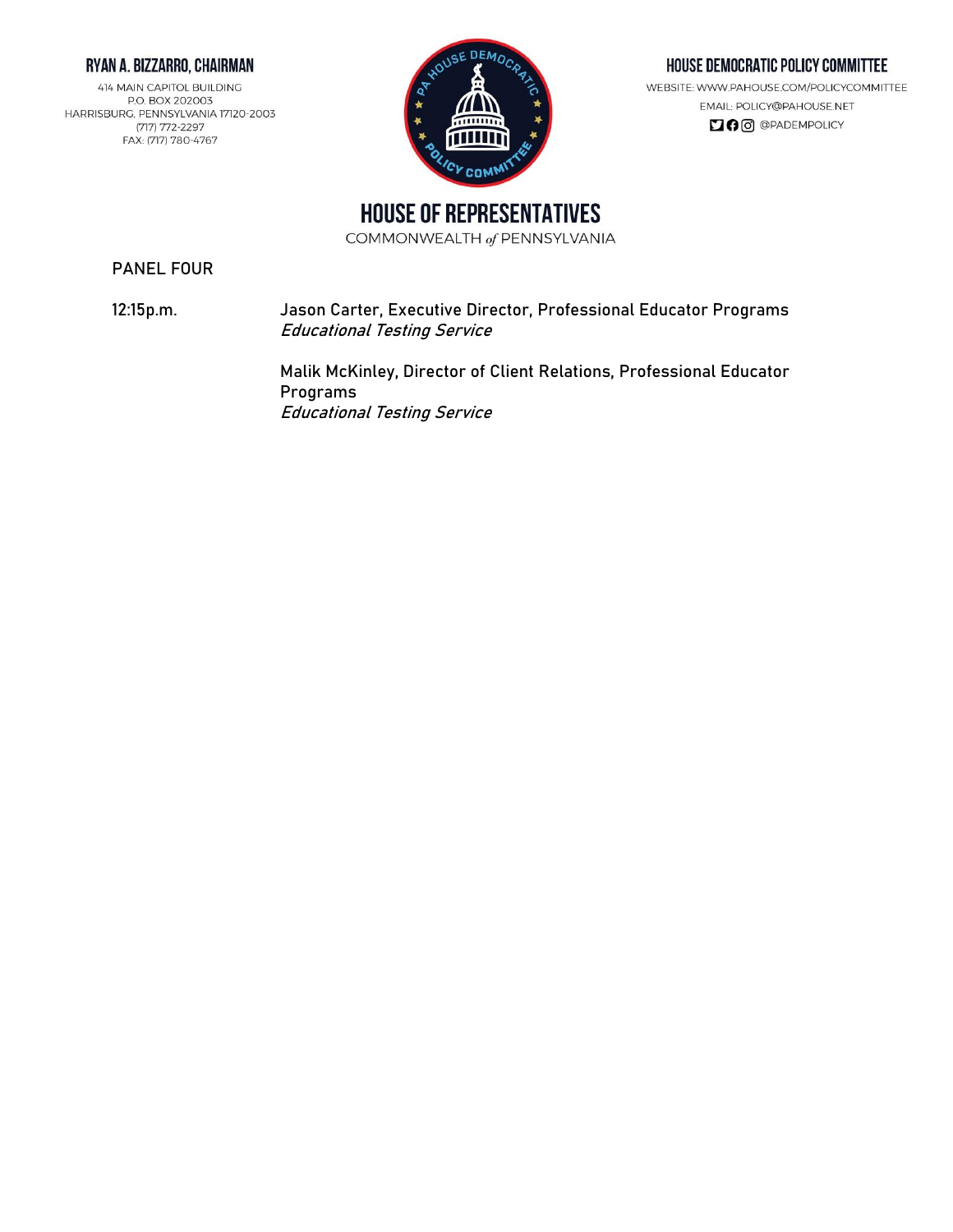# **Written Testimony for the PA House Democrat Policy Committee Educational Testing Service (ETS) February 2, 2022**

**Subject:** Increasing Diversity in the Educator Pipeline in Pennsylvania

**From:** Jason Carter, Executive Director, Professional Educator Programs, ETS Malik McKinley, Director of Client Relations, Professional Educator Programs, ETS

## **J. Carter:** *About ETS and our Commitment to a More Diversified Education Workforce*

Educational Testing Service (ETS) is a nonprofit research and assessment organization that was started in 1947 with the mission of advancing quality and equity in education through research and assessments. Our first testing program was the National Teacher Exam, which eventually transitioned into the Praxis Program many know of today.

Today, ETS works with education professionals throughout the world to develop, administer and score over 50 million assessments in 180 countries in over 9,000 locations. Over 40 states and territories use Praxis as their main teacher licensure assessment.

## **The Role of Praxis in Education**

All states want teachers to have the knowledge and skills needed for safe and effective practice before they receive a license. To address this desire, Praxis tests are designed to assess test takers' job-relevant knowledge and skills.

The Praxis tests provide states with the appropriate tools to make decisions about applicants for a teaching license. In this way, the Praxis tests meet the basic needs of state licensing agencies and helps states ensure educators are well prepared throughout the following means:

- Praxis tests align with state and national content standards; complement existing state infrastructures for teacher licensure; and are appropriate for both traditional and alternateroute candidates.
- States adopt Praxis tests as one indicator that teachers have achieved a specified level of mastery of academic skills, subject area knowledge, and pedagogical knowledge before being granted a teaching license.
- Praxis tests reflect what practitioners across the United States believe to be important for new teachers. The test scores are portable across states and directly comparable, reinforcing interstate eligibility and mobility.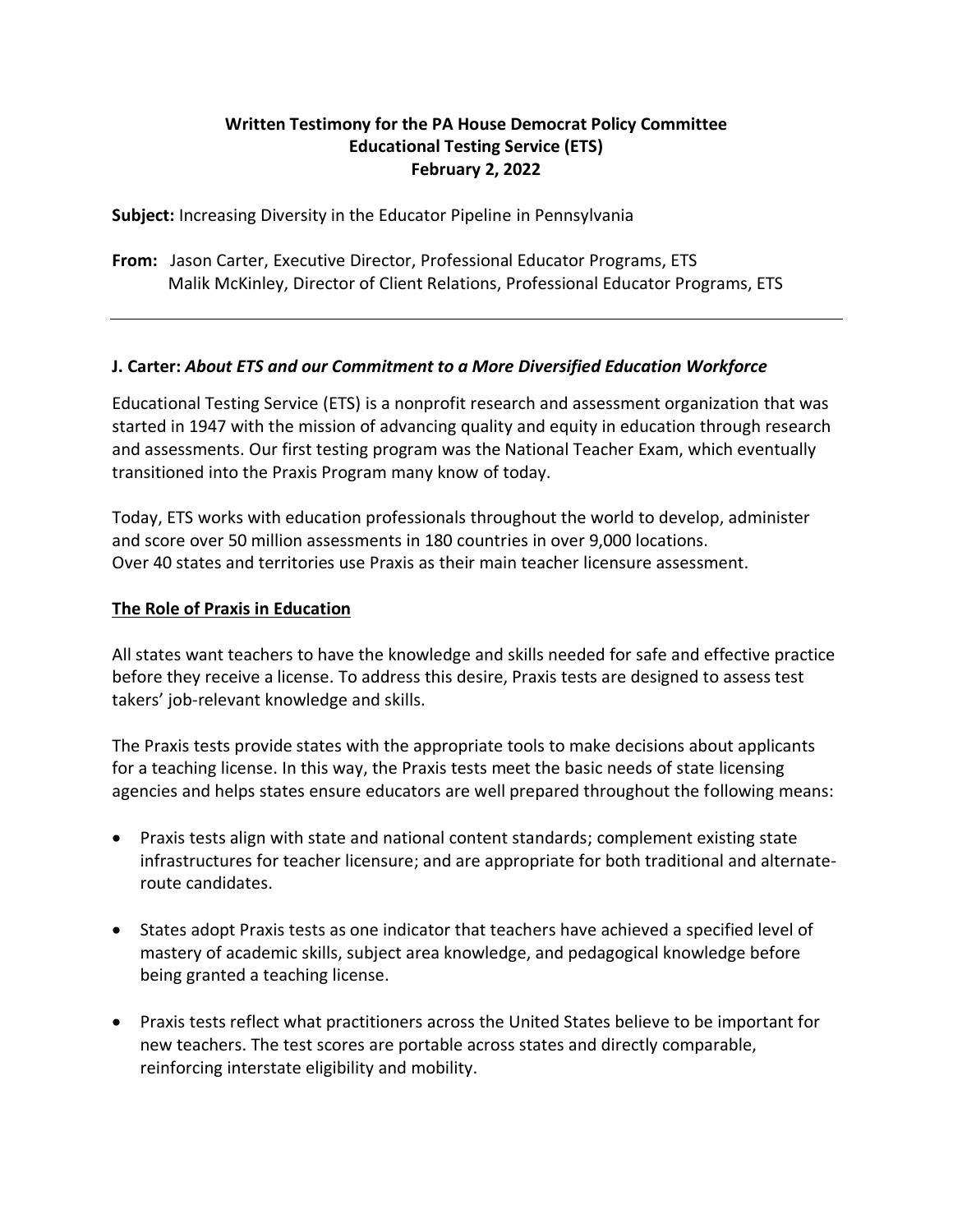- The Praxis Core Academic Skills for Educators (or Praxis Core) tests are designed to measure whether teaching candidates have the academic competency in reading, writing, and mathematics to prepare for a career in education.
- Praxis Subject Assessments cover general or specific content knowledge in a wide range of subjects across elementary school, middle school, or high school.

# **Our Commitment to Developing Unbiased Tests**

Developing comprehensive and effective tests to ensure educators are well-prepared to lead in the classroom is paramount, but so is creating a testing system that reflects a diverse teacher workforce. ETS has long remained committed to creating tests that reflect the unique backgrounds of all those who look to enter the workforce as educators through the following processes:

- ETS works with Education Preparation Programs (EPPs) and the state agencies which oversee the preparation and licensure of new teachers to ensure that our tests provide an equal opportunity for every test taker to demonstrate readiness to teach — regardless of race and background.
- ETS also works closely with stakeholders to include the voices of teacher candidates of color and minority serving EPPs in every stage of the development process. This focus helps verify that our tests are free of cultural bias.
- ETS conducts statistical analysis on our assessments using processes like Differential Item Functioning — to ensure that they do not include test items that disadvantage any population.

# **Diversity: Recognizing Today's Challenges and Adapting to Meet Them**

As our nation has grown more diverse, the demographics of the teacher workforce have not kept pace with the changes in student demographics. Recent statistics from the National Center for Education Statistics indicate nearly 50% of the student population is racially diverse, while only 20% of teachers meet this same standard.

The nation suffers from a significant demographic gap between the teacher workforce and the PK–12 student body, and ETS knows this needs to change. The facts speak for themselves:

• Black males represent 6% of the adult U.S. population, but they represent less than 2% of the three million currently working as K–12 teachers.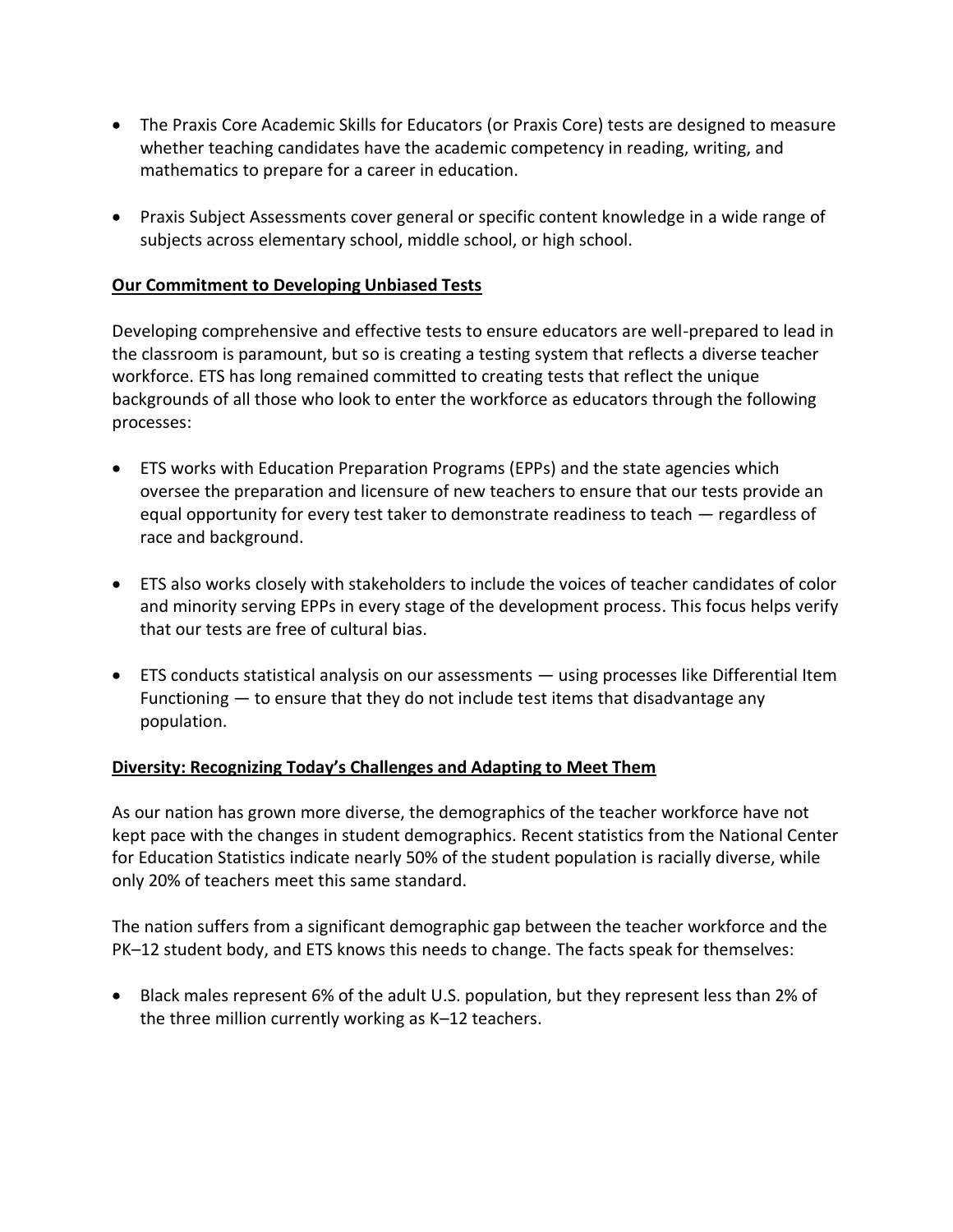- According to a report by the U.S. Department of Education, "The State of Racial Diversity in the Educator Workforce," diversity among teachers significantly benefits students. The report states the following:
	- o *"Improving teacher diversity can help all students. Teachers of color are positive role models for all students in breaking down negative stereotypes and preparing students to live and work in a multiracial society. A more diverse teacher workforce can also supplement training in the culturally sensitive teaching practices most effective with today's student populations."*

## **M. McKinley: ETS and Its Commitment to Diversity**

\_\_\_\_\_\_\_\_\_\_\_\_\_\_\_\_\_\_\_\_\_\_\_\_\_\_\_\_\_\_\_\_\_\_\_\_\_\_\_\_\_\_\_\_

ETS not only recognizes the need for diversity among classroom leaders, but our team remains focused on being part of the effort to address this need. Commitment needs to be reflected by actions, and ETS is proud to ensure diversity remains a priority area of improvement.

As part of this effort, ETS has continued to research ways to better engage minority communities and create new opportunities to becoming classroom leaders. To be successful in this space, it requires an honest and sincere approach. ETS has addressed this through the following:

- ETS researchers have investigated and documented what EPPs are doing to meet the challenge of the diversity gap. In 2016, we conducted a survey of EPPs across the country to understand how programs attract, admit, support and graduate teaching candidates from underrepresented groups.
- ETS conducted interviews and site visits with EPP faculty and administrators who completed its diversity survey — identifying strategies that support candidate success and explaining the challenges experienced by these programs. ETS also published several reports in 2019 discussing findings and providing guidance to the education community.
- ETS and the National Education Association have co-published the report, *Toward Increasing Teacher Diversity: Targeting Support and Intervention for Teacher Licensure Candidates*.
	- o This focused on the performance gap in demographic subgroups of teacher candidates on The Praxis Series® assessments. The report also offers insight into strategies and interventions that can better support minority candidates in meeting full licensure requirements.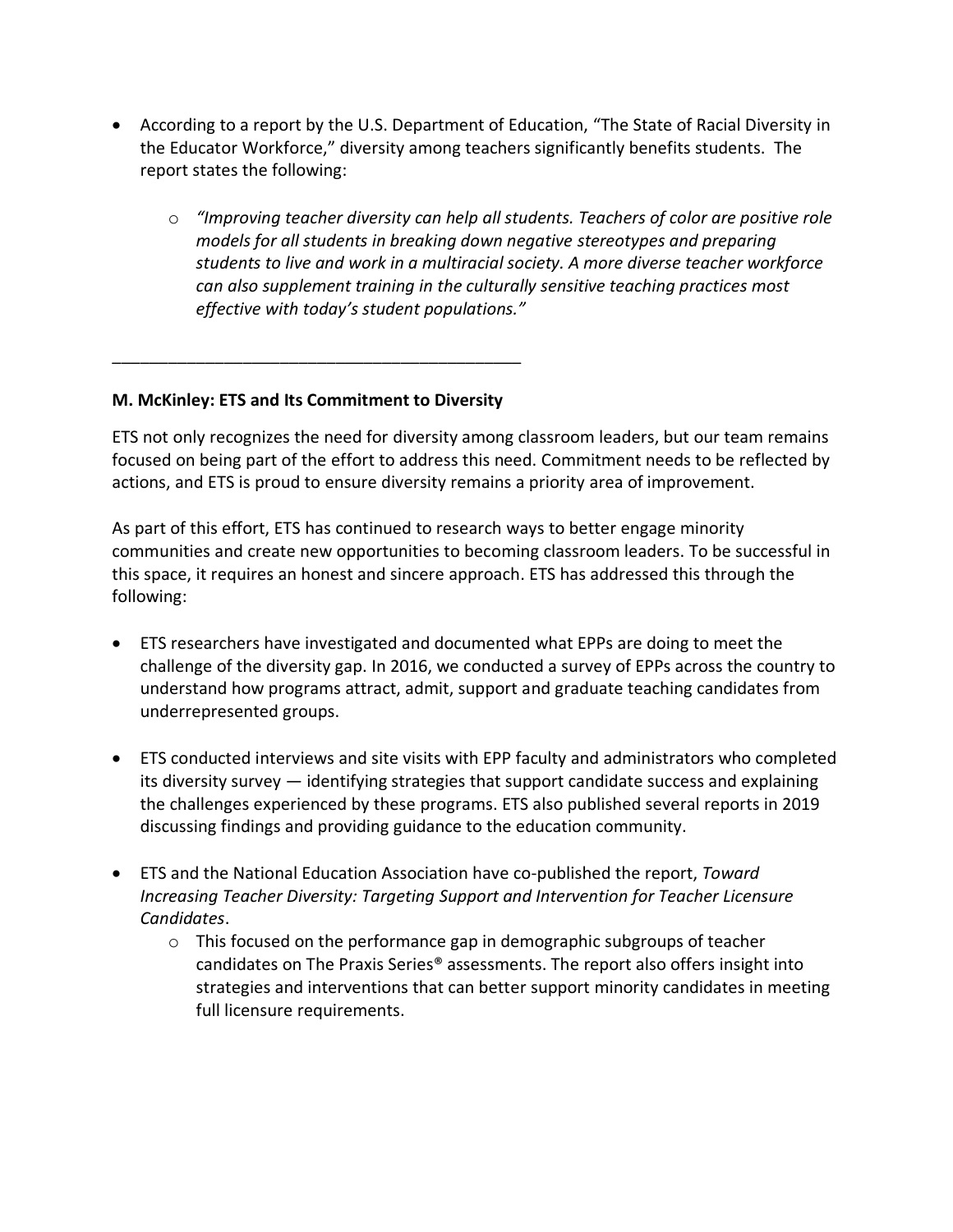## **Our Work: A State-by-State Assessment**

ETS has worked with policymakers and agency officials in several states to promote and encourage new measures to expand diversity among educators. Some of these efforts have included:

- **Alabama:** Partnered with NEA to train faculty, offer discounts, and host in-person "bootcamps" for teacher candidate of color at one of the state's Historically Black Colleges & Universities (HBCUs).
- **Connecticut**: Engaged policymakers, EPPs, community members and alternate route programs by:
	- 1. Disseminating research and information;
	- 2. Helping EPPs with faculty testing informational sessions; and

3. Initiating a joint effort with the Hartford Public Schools to support a "grow your own program" for paraprofessionals on a pathway to becoming a teacher.

- **Indiana:** Collaborated with the Indiana Commission on Higher Education to sponsor a "Diversity in the Teacher Workforce" symposium, where researchers, policymakers and education community members could explore research-based approaches that promote diversity.
- **Kentucky:** Working with the Louisville Teacher Residency Program (LTR), which produces a diverse cohort of quality teachers by creating a recruitment pipeline of recent graduates and current upper-level students.
- **Virginia**: Worked with the Virginia Secretary of Education and the Governor's Task Force on Diversifying the Teacher Pipeline by providing best practices and research findings on successful strategies for increasing teacher diversity.

# **Community-Centered Partnerships**

In addition to work done at the state level, ETS continues to engage community partners and organizations with a vested interest in promoting diversity among classroom leaders. Our efforts included the following:

- Worked with the Urban League of Greater Pittsburgh, the Western Pennsylvania Consortium of Educators, and others to conduct a Black Male Educator series of convenings focusing on three factors: recruitment, development, and retention.
- Facilitated teacher-diversity discussions with a subset of the American Federation of Teachers, which presented an opportunity for leaders from National Education